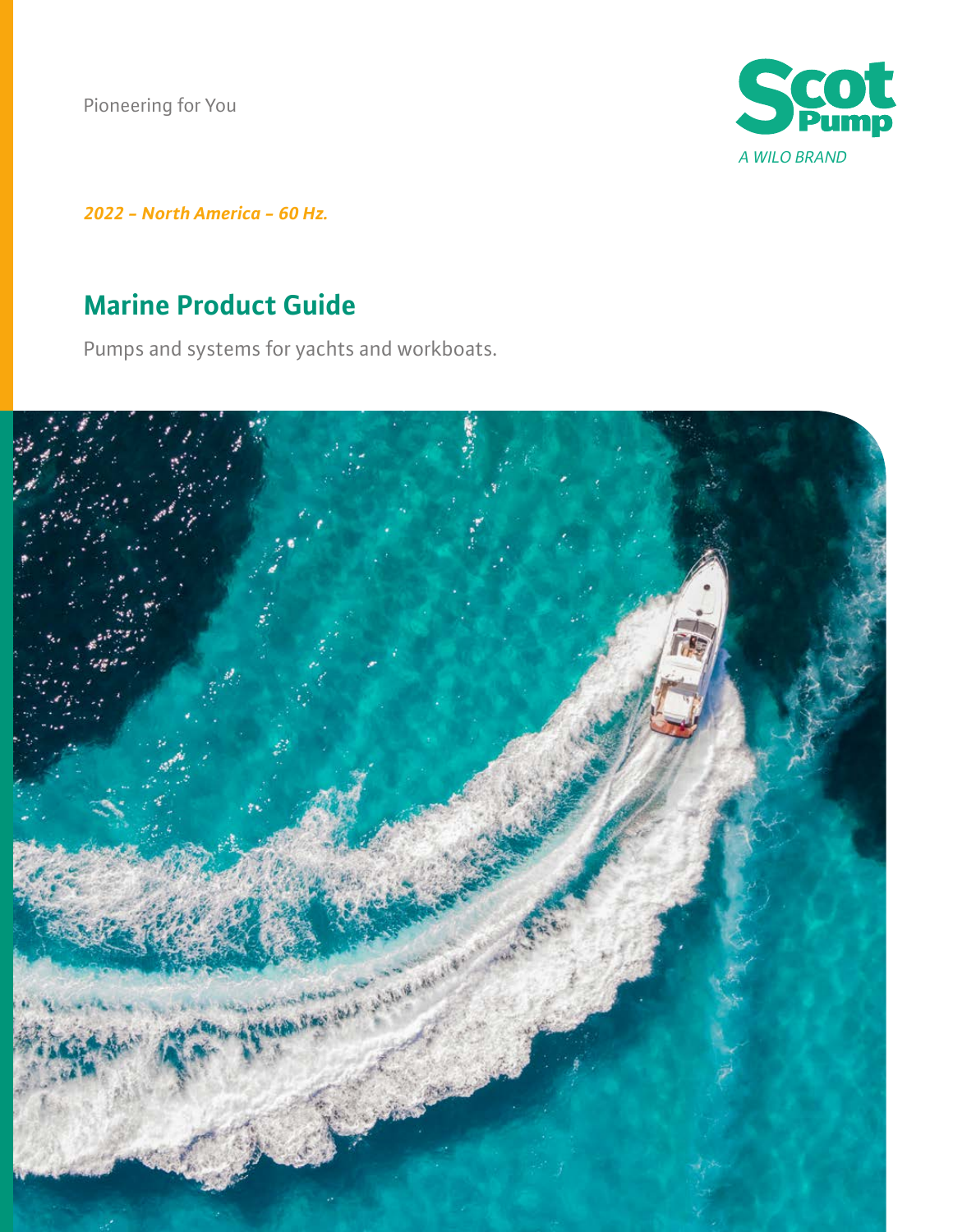





## **Marine Straight Centrifugal Pumps**

35000 Series

# **Marine Straight Centrifugal Pumps**

48000 Series

# **Marine Straight Centrifugal Pumps**

57000 Series



- $\rightarrow$  Air Conditioning
- $\rightarrow$  Refrigeration
- $\rightarrow$  Cooling Water Circulation



# **Application Application Application**

- $\rightarrow$  Air Conditioning
- $\rightarrow$  Refrigeration
- $\rightarrow$  Cooling Water Circulation

## **Max. Flow Max. Flow Max. Flow**

# 48 feet 90 feet 130 feet

### **Features & Benefits Features & Benefits Features & Benefits**

- ƒ Heavy Duty Cast Construction
- ƒ Close Coupled-Back Pullout Design
- $\rightarrow$  Semi-Open Impeller
- $\rightarrow$  Continuous Duty Motor

 $\rightarrow$  Continuous Duty Motor

→ Heavy Duty Cast Construction  $\rightarrow$  Close Coupled-Back Pullout Design ƒ Enclosed & Semi-Open Impeller

- $\rightarrow$  NEMA 50/60HZ Motors
- $\rightarrow$  TFFC Motor is Standard
- $\rightarrow$  NPT Connections

ƒ Marine Bronze Case, Impeller and Adapter

### **Technical Data Technical Data Technical Data**

- $\rightarrow$  NEMA 50/60HZ Motors
- $\rightarrow$  TFFC Motor is Standard
- $\rightarrow$  NPT Connections

### **Materials of Construction Materials of Construction Materials of Construction**

ƒ Marine Bronze Case, Impeller and Adapter



- $\rightarrow$  Air Conditioning
- $\rightarrow$  Refrigeration
- $\rightarrow$  Chilled Water Circulation

- 90 GPM 110 GPM 400 GPM
- **Max. Head Max. Head Max. Head**
	-

- ƒ Heavy Duty Cast Construction
- $\rightarrow$  Close Coupled-Back Pullout Design
- ƒ Enclosed & Semi-Open Impeller
- $\rightarrow$  Continuous Duty Motor

- $\rightarrow$  NEMA 50/60HZ Motors
- $\rightarrow$  TFFC Motor is Standard
- $\rightarrow$  NPT Connections

 $\rightarrow$  Marine Bronze Case, Impeller and Adapter

2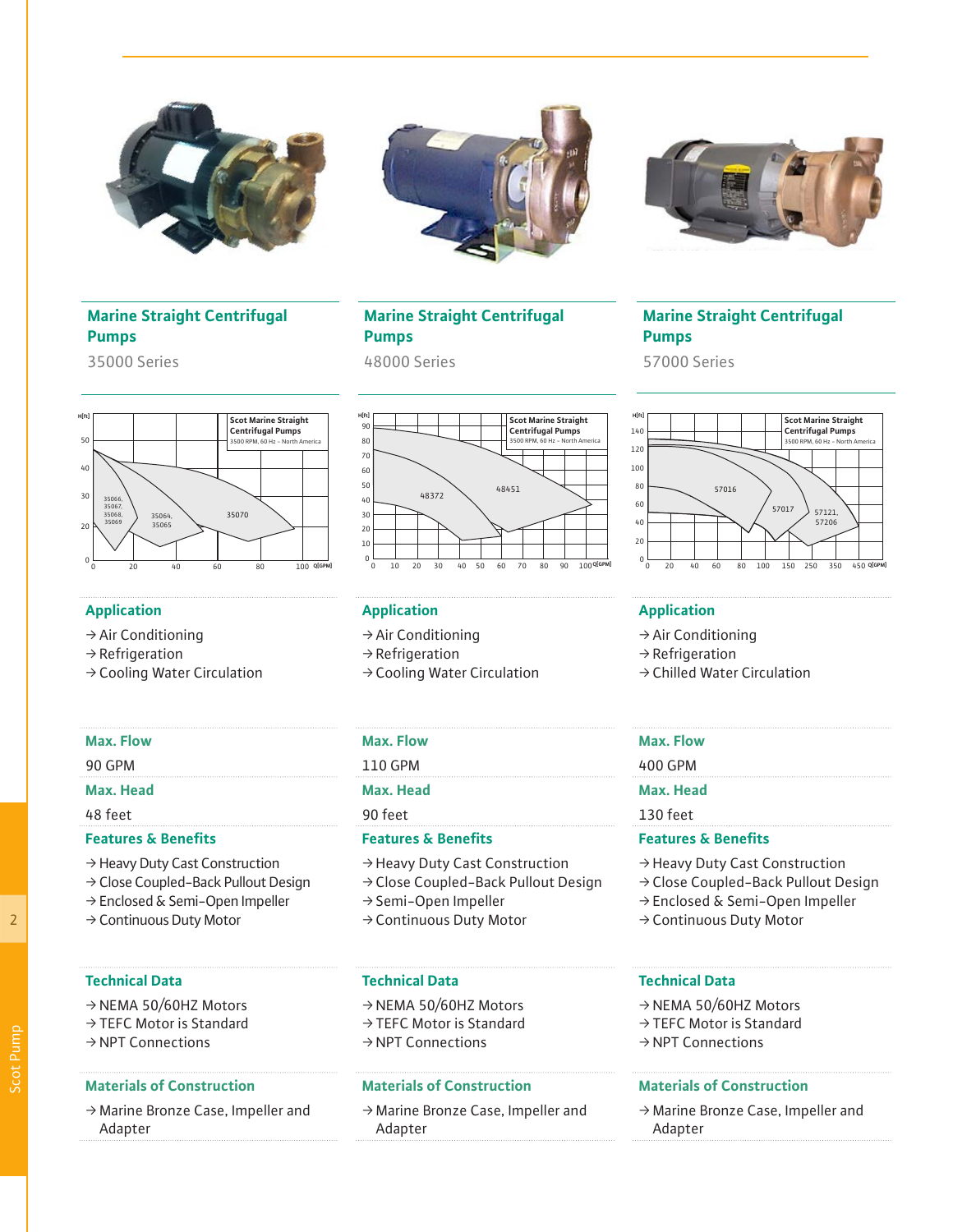





## **Marine Sewage & Wastewater Centrifugal Pumps**

48382 Series



- $\rightarrow$  Sewage Transfer
- $\rightarrow$  Wastewater

- ƒ Heavy Duty Cast Construction
- ƒ Close Coupled-Back Pullout Design
- $\rightarrow$  Vortex Impeller
- $\rightarrow$  Continuous Duty Motor

### **Technical Data Technical Data Technical Data**

- $\rightarrow$  NEMA 50/60HZ Motors
- $\rightarrow$  TEFC Motor is Standard
- $\rightarrow$  2" NPT Connections

ƒ Marine Bronze Case, Impeller and Adapter

## **Marine Self-Priming Centrifugal Pumps**

48000 and 68000 Series



# **Application Application Application**

- $\rightarrow$  Raw Water Intake
- $\rightarrow$  Air Conditioning
- $\rightarrow$  Refrigeration
- $\rightarrow$  Bilge/Ballast
- $\rightarrow$  Fire Fighting/Washdown

### **Max. Flow Max. Flow**

100 GPM 200 GPM

### **Max. Head Max. Head**

50 feet 100 feet

### **Features & Benefits Features & Benefits Features & Benefits**

- ƒ Heavy Duty Cast Construction
- ƒ Close Coupled-Back Pullout Design
- ƒ Enclosed & Semi-Open Impeller
- $\rightarrow$  Self-Priming up to 20' lift
- → Continuous Duty Motor

- $\rightarrow$  NEMA 50/60HZ Motors
- $\rightarrow$  TEFC Motor is Standard
- $\rightarrow$  NPT Connections

## **Materials of Construction Materials of Construction Materials of Construction**

ƒ Marine Bronze Case, Impeller and Adapter



# **Marine Vented Loops**

20913 Series

| <b>Models and Sizes</b><br><b>Vented Loop with Vaccum Breaker</b> |           |               |                                               |
|-------------------------------------------------------------------|-----------|---------------|-----------------------------------------------|
| Loop Model No.                                                    | Size-D    | Wt.<br>(Lbs.) | <b>Includes Vacuum</b><br><b>Breaker Item</b> |
| 20913-VL-05                                                       | 1/2       | 0.05          | 20913-VB-18F                                  |
| 20913-VL-06                                                       | 5/8       | 0.06          | 20913-VB-18F                                  |
| 20913-VL-07                                                       | 3/4       | 0.07          | 20913-VB-18F                                  |
| 20913-VL-09*                                                      | 7/8       | 1.00          | 20913-VB-18F                                  |
| 20913-VL-10                                                       | 1         | 1.10          | 20913-VB-18F                                  |
| 20913-VL-11**                                                     | $1 - 1/8$ | 1.20          | 20913-VB-38                                   |
| 20913-VL-15                                                       | $1 - 1/2$ | 1.30          | 20913-VB-38                                   |
| 20913-VL-20                                                       | 2         | 1.70          | 20913-VB-38                                   |

\*Same as 1/2" pipe O.D. \*\*Fits rule bilge pump hose

- $\rightarrow$  Head Flushing Discharge Line
- $\rightarrow$  Engine Wet Exhaust Line
- $\rightarrow$  Bilge Pump Out Line

- → Stops Back Siphonage
- $\rightarrow$  Sizes  $1/2$ "-2"
- $\rightarrow$  SAE Hose Barb Connection

ƒ Delrin Vacuum Breaker Included  $\rightarrow$  Corrosion Proof Construction

 $\rightarrow$  316 Stainless Steel

3